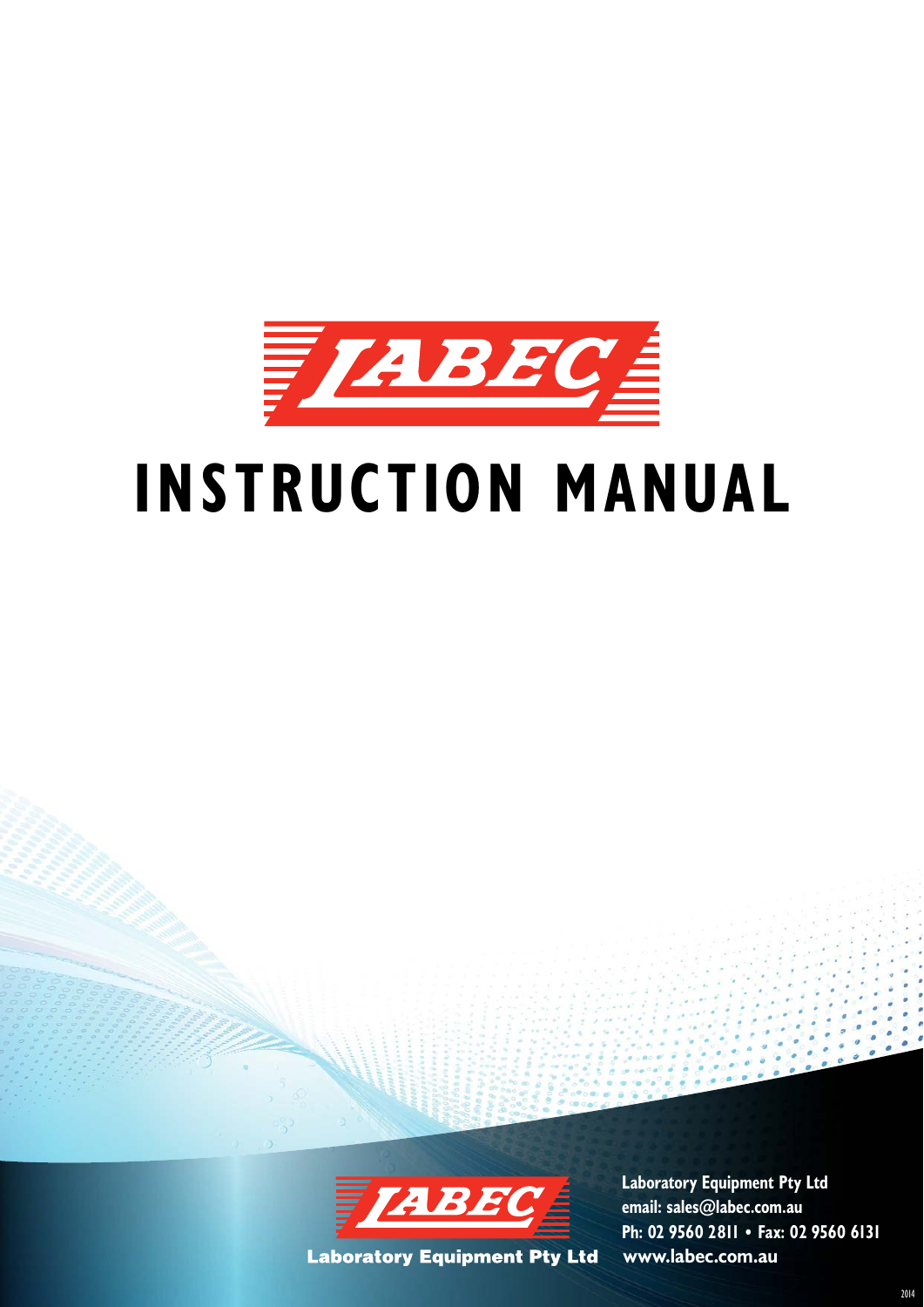### **Introduction**

Congratulations on the choice of an Australian made quality product. Labec products are manufactured, tested and calibrated to meet published standard specifications under our strict quality assurance guidelines.

This Instruction Manual is for the guidance of operators of Labec SPARK PROOF Fridges and Freezers and should be read before the fridge/freezer is connected to the electricity supply.

It is hoped that this manual will supply all the information that the customer should require for satisfactory operation of this product. If, however, there are any questions that remain unanswered then the customer should contact our Service Department.

# **NOTE: ONLY THE INTERIOR OF THE CHAMBER IS SPARK PROOF! THE EXTERNAL COMPRESSOR MOTOR DOES HAVE ELECTRICAL SWITCHING AND MAY IGNITE FUMES IF THEY ARE PERMITTED TO ESCAPE FROM THE CHAMBER.**

# **Unpacking**

Remove all packing and protective wrapping from both interior and exterior of the fridge/freezer. Check the fridge/freezer for the possible transit damage. Ensure all ordered accessories are present. If any physical damage or shortages are evident, do not discard the packaging material until the fridge/freezer is inspected by the distributor, agent or manufacturer.

*NOTE: All claims for shortage or damage must be made within fourteen days (14) from delivery.* Subject to our standard published conditions of sale, we have reasonable grounds to believe that we have ensured, so far as is reasonably practical, that the products listed in our catalogue and brochures have been designed and constructed so as to be safe and without risk to health when properly installed and used in their environment by appropriate and trained personnel, and where applicable, in accordance with our published instructions.

# **Installation**

### **Electrical**

**This equipment must be tagged and tested according to AS/NZS3760:2010 prior to use and thereafter on a regular basis dependent upon the environment.**

It is preferable to locate the refrigerator/freezer close to a power point and recommended that double adaptors are not used. Check the total wattage if connecting to multi-point outlets. Check the rating plate for power requirements. Installation is to be carried out by a qualified electrician in accordance with the power requirements of the product specifications.

### **Alarm Output (If fitted)**

If the fridge/freezer has a safety alarm controller output fitted, the alarm output connection can be connected to an external device (check this contact is not a powered contact before using) such as a phone dialler or similar or building maintenance system to indicate temperature fluctuations. Do not set the alarm hysterisis too close to the set temperature or the alarm will activate too often.

# **Operation**

1. Connect the chamber to an alternating current supply of voltage as specified on the rating plate mounted on the side or rear of the chamber. The main temperature controller will turn on automatically.

### **DANGER: THIS FRIDGE/FREEZER MUST NOT BE CONNECTED TO DIRECT CURRENT SUPPLY**

- 2. The temperature controller will switch the fridge/ freezer on and control temperature.
- 3. Set the alarm values if required.

Laboratory Equipment Pty Ltd – Spark Proof Fridges/Freezers Instruction Manual Page 1